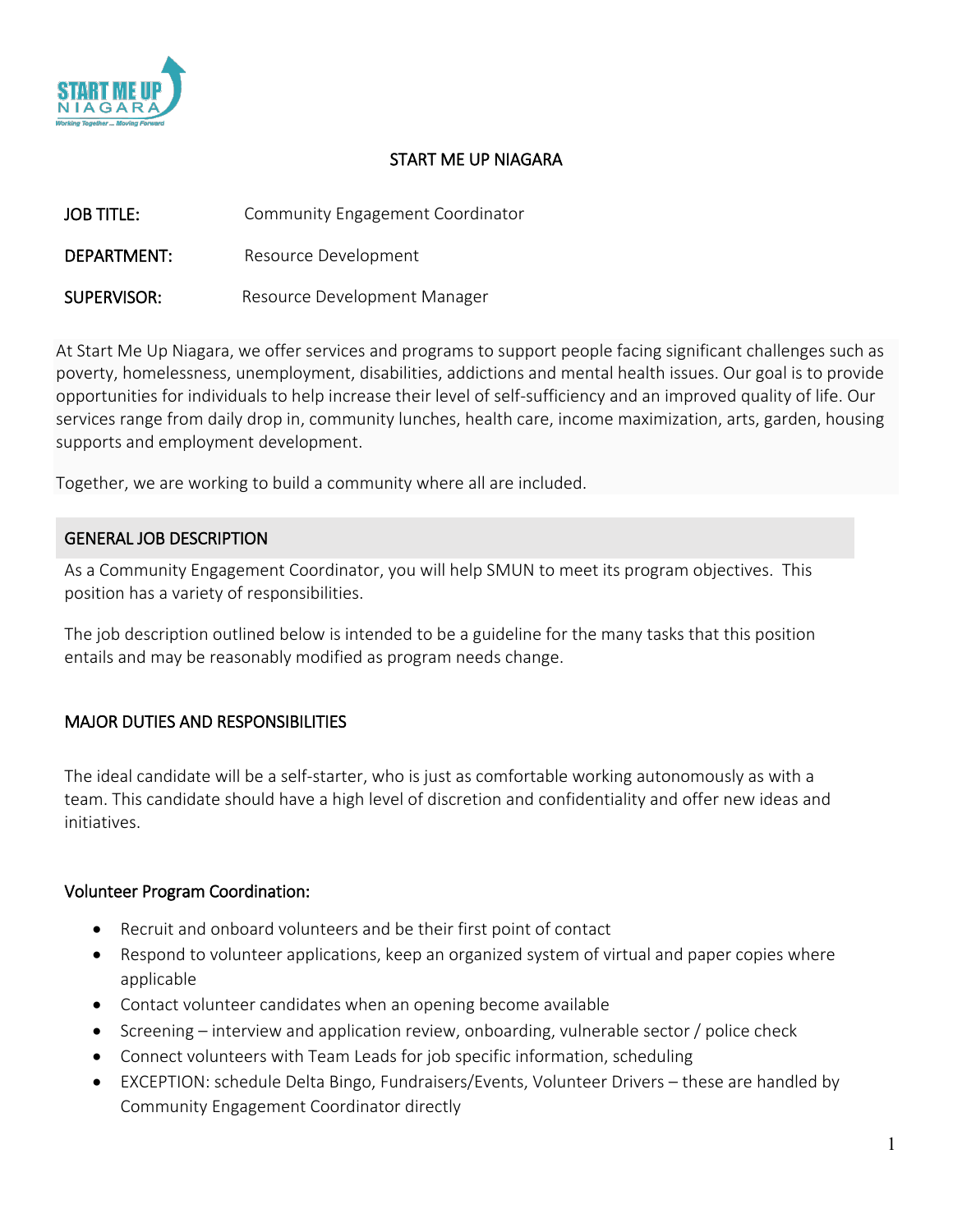- Volunteers contact CEC for any "HR" related concerns (health + safety, resignation, department change, or concerns about their supervisor etc.)
- Coordinate and plan volunteer appreciation (i.e. Certificates of Appreciation, holiday cards, event/luncheon, gifts)
- Event planning and coordination
- Work with RDM and other staff to coordinate SMUN events, including: Harvest Fest, Glow Ride, Coldest Night of The Year
- Provide fundraising event (CNOY) support to the Resource Development Manager (RDM);
- Maintain some contact with Blue Sea Foundation including WAVES account access;
- In collaboration with RDM, edit marketing and other communications, including some media for CNOY;
- Work collaboratively with RDM & others to achieve event target of \$175,000
- Participate in planning secondary events where possible, within Coldest Night of the Year (CNOY) event – Toque pick-up; event launch party; Ice Dogs game Toque Toss, Puck Drop & Pass the Bucket;
- CNOY Event Coordination: contact for all Team Captains and walkers, monitoring Team levels, supporting Team Captains with on-boarding in Waves;
- Provide motivational boosts to walkers and Team Captains through personal messaging;
- Assist with preparing recognition and distribution of SWAG/ thank you' s to event sponsors post event;
- Draft Wednesday Warm Up (weekly) in collaboration with RDM and team

# Duties for Community Engagement Coordinator:

- Key supporting role in annual fundraising event Coldest Night Of The Year 2023 according to organizations' requirements, target audience and objectives
- Drafting CNOY marketing (WWU) & Team Captain communications
- Update senior management & all staff as directed by RDM
- Assist with event to ensure that it is conducted smoothly and set up to resolve any problems that might arise
- Provide encouragement and support to Team Captains and Walkers
- Intake and placement of volunteers including: CNOY, Second Harvest, Brock Medplus + LawPlus, Purse Project, Harvest Fest, Glow Ride, and all departments and seasonal programs Start Me Up Niagara
- Providing experiential and insightful recommendations to enhance CNOY event success to achieve fundraising target of \$175,000
- Participate in promotional activities for CNOY
- Provide guidance for approvals required for before the day of the event including obtaining permits/ forms
- Contribute to post-event analysis
- Event support
- Other duties as required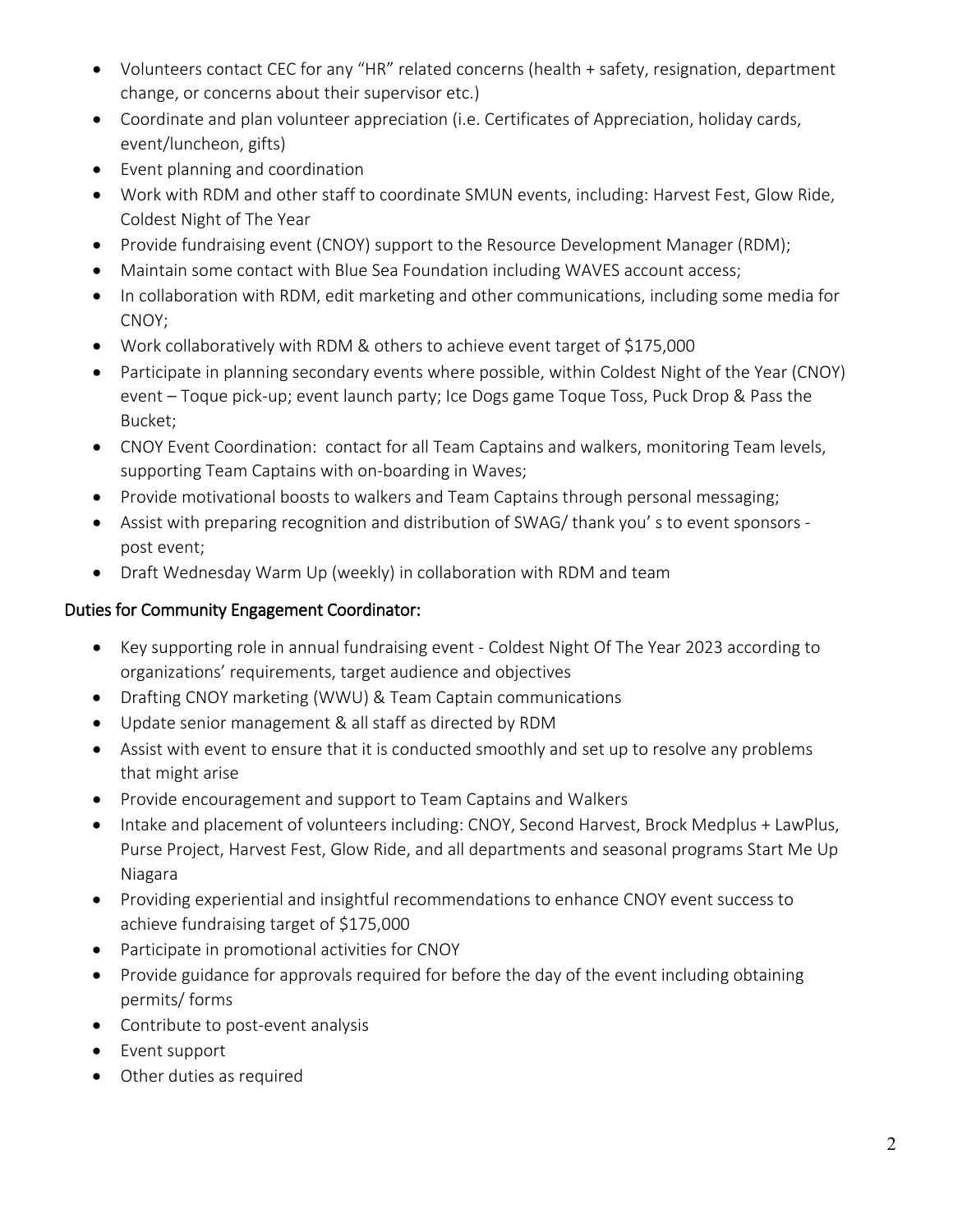## QUALIFICATION AND KEY COMPETENCIES

- Must be very organized with a high attention to detail
- Have experience working in an office environment & remote
- Experience with administrative functions and utilization of online databases
- Possess excellent written and oral communication skills including drafting marketing materials and professional communications
- Possess excellent computer skills and proven competency in using Microsoft Office suite
- Experience working within marginalized communities and organizations and understanding of mental health issues, history, and protocols
- Demonstrate an ability to work effectively, both independently & as part of a team, in a demanding work environment that experiences pressure
- Experience working with a progressive non-profit organization is an asset
- Share a commitment to SMUN's purpose and to the broader SMUN community
- Build on skills in the area of community and engagement
- Demonstrated skill at disseminating technical information and instructions to others across a broad spectrum of learning skills and experience
- Experience/training in event coordination/ fundraising/ marketing
- Knowledge of KPIs (Key Performance Indicator's) and marketing techniques for event management
- Communication and negotiation ability
- Problem solving ability
- A team player with leadership skills
- Skilled in sponsorship, donor, event and volunteer management
- Computer savvy; proficient in MS office & other online planning and scheduling tools
- Excellent public relations and marketing skills
- Customer-service orientation with excellent organizational skills
- Tactful and discrete

## Education requirements:

- 1. Completed Post-secondary education in Event Planning/ Marketing/ Fundraising/ Resource Development/ Donor & Sponsorship Acquisition/ Volunteer Coordination
- 2. Courses (or proven experience) at an advanced level in Microsoft Office components